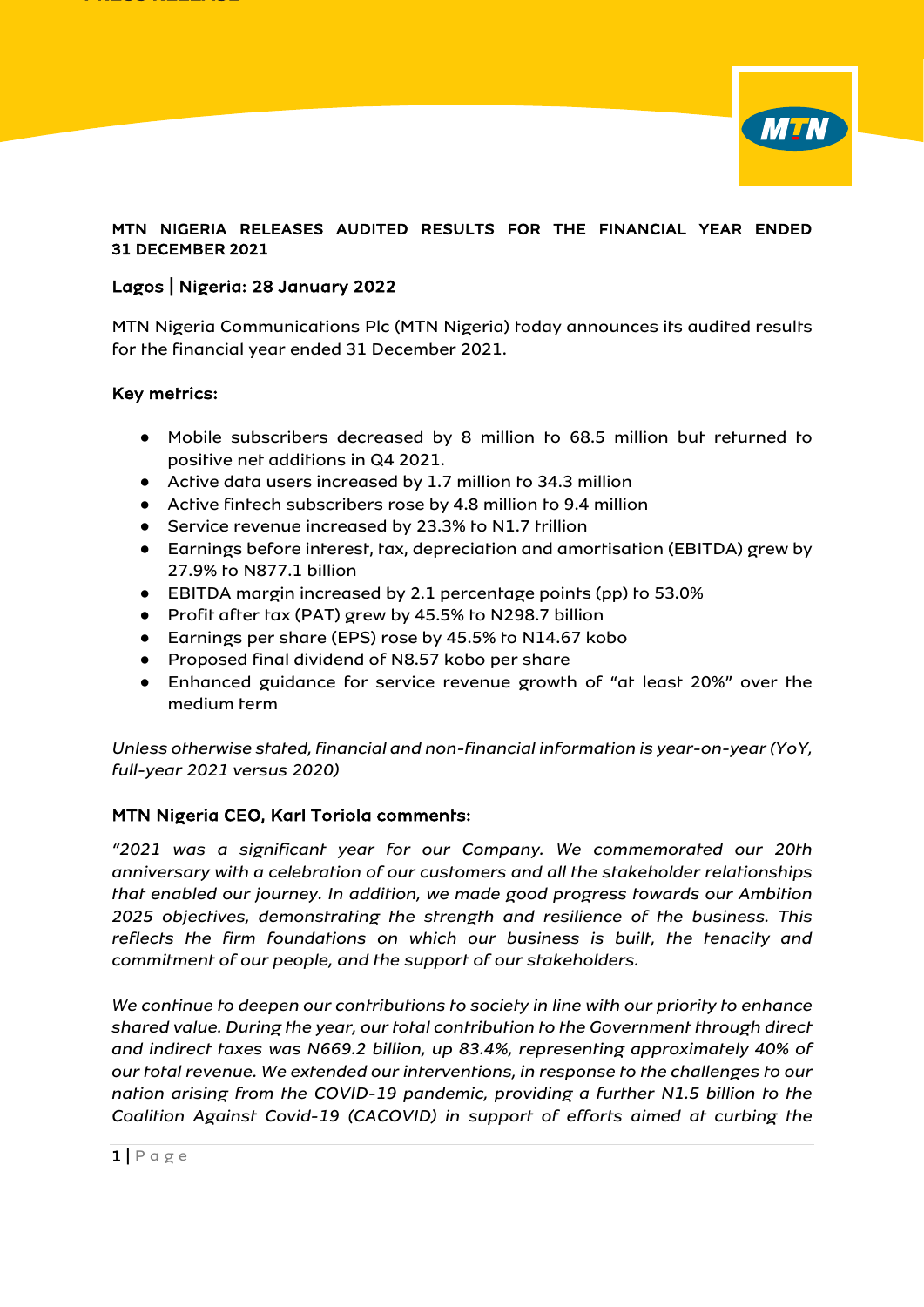

*spread of the virus. This is supplementary to other interventions to protect the health and well-being of our people, customers and stakeholders. We also worked hard across our business to embed new ways of working while harnessing the opportunities presented by the trends in digital adoption.*

*In line with our objective to share our Company's success with our various stakeholders, the first phase of a series of transactions to increase Nigerian ownership in MTN Nigeria was conducted during 2021 by way of bookbuild to institutional investors and fixed price offer to retail investors (the Offer). The outcome of the Offer will be announced once regulatory approvals have been obtained.*

*In addition, we committed to participating in the Road Infrastructure Tax Credit scheme to rehabilitate the Enugu-Onitsha expressway, with ongoing engagement to kick off the project. We signed a five-year deal to support the Nigerian Football Federation as the official communications partner and actively supported the Super Eagles' participation in the African Cup of Nations competition. We are also committed to designing and constructing a new, world-class corporate headquarters.*

*Operationally, our mobile subscriber base declined by 10.6% and was impacted by the regulatory restrictions on new SIM sales and activations. However, we are pleased to have returned to positive growth in Q4 2021, adding approximately 1 million subscribers as we continued to ramp up the alignment of our SIM registration and activation centres with the regulations.* 

*Active data subscribers rose by 5.3% YoY to 34.3 million as we continued to drive data conversion from our existing subscriber base. To enable this, we significantly enhanced our connectivity infrastructure with the acquisition of an additional 800MHz spectrum and the accelerated rollout of our 4G network, which now covers more than 70% of the population. Furthermore, we were successful in our bid to acquire a 100MHz spectrum licence in the 3.5GHz band, on which we will roll out 5G services, at the auction held in December 2021. 5G provides the foundation on which future network performance will be built. Our successful bid presents an exciting opportunity to be at the forefront of delivering technological advancements to as many Nigerians as possible.*

*Our fintech business continued to gain traction with approximately 770k registered mobile money (MoMo) agents and active users more than doubling to 9.4 million. This provides a solid foundation on which to launch the MoMo Payment Service Bank (PSB), for which we have received an Approval in Principle. The MoMo PSB will provide a powerful platform to drive digital and financial inclusion in Nigeria. In recognition of our progress in the fintech space, we received a US\$500,000 grant from the African Development Bank to fund research on financial inclusion for women.*

*Driven by the strong operational performance, we delivered growth across all revenue lines, demonstrating the underlying strength and momentum of the business. Service revenue grew by 23.3%%, exceeding our mid-teen target, driven mainly by growth in*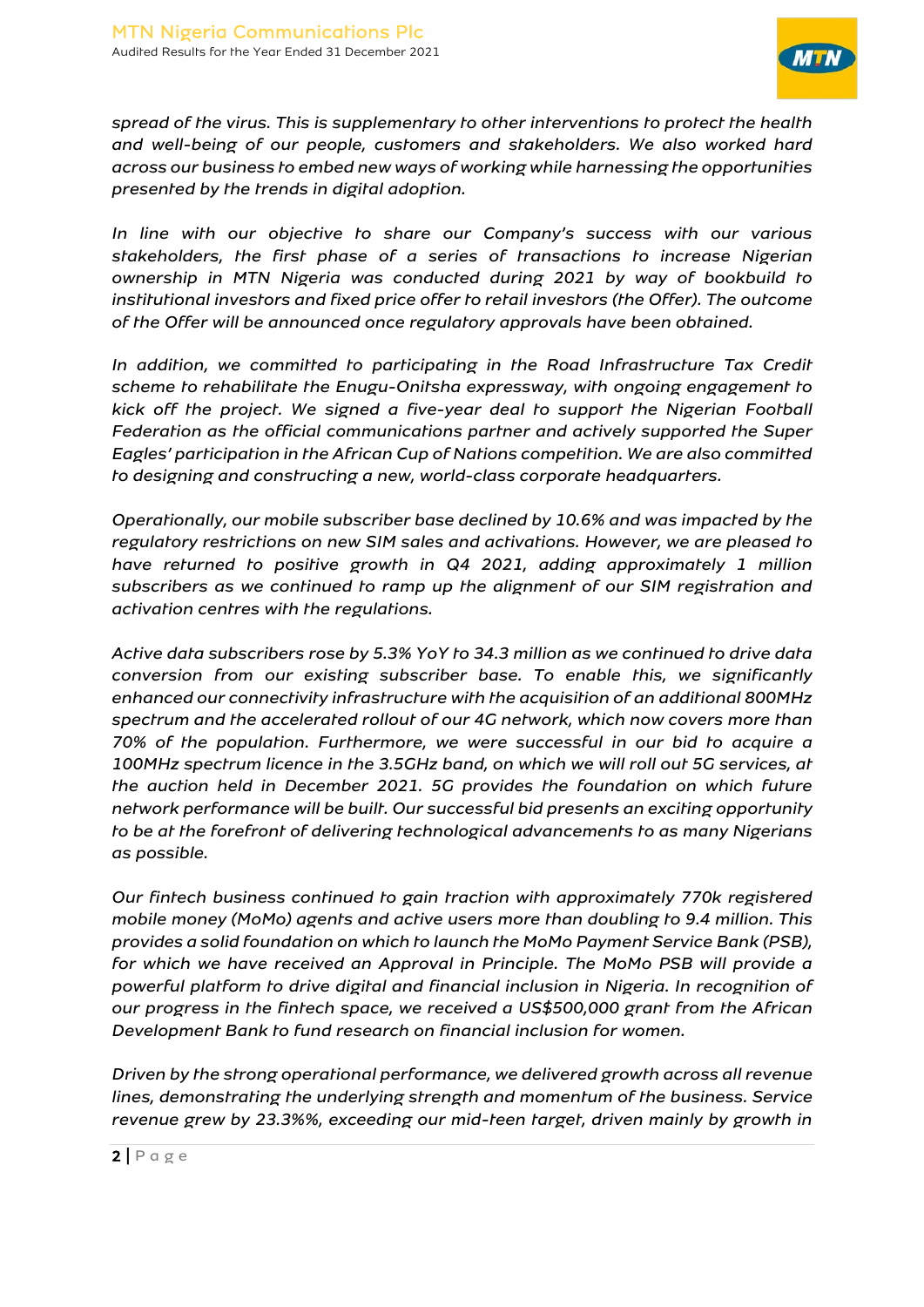

*voice, data and fintech service revenue lines.*

*EBITDA rose by 27.9%, while our EBITDA margin expanded by 2.1pps to 53.0%, in line with our Ambition 2025 objective. This was driven by solid revenue growth on the back of accelerated investments in our network, supported by cost management initiatives through our expense efficiency programme. Overall, these efficiencies translated into an increase of 46.1% in Profit Before Tax and 45.5% in Profit After Tax.* 

*In line with our dividend policy, the board has proposed a final dividend of N8.57 kobo per share to be paid out of distributable net income. This brings the total dividend for the year to N13.12 kobo per share, representing an increase of 39.6%."*

## Key financial highlights

| <b>Items (in millions)</b>                        | <b>FY 2021</b> | <b>FY 2020</b> | YoY               | Q4 2021 | Q4 2020 | <b>YoY</b>        |
|---------------------------------------------------|----------------|----------------|-------------------|---------|---------|-------------------|
| <b>Toral Revenue</b>                              | 1,654,299      | 1,346,390      | 22.9%             | 448,037 | 370,628 | 20.9%             |
| Service Revenue                                   | 1,651,341      | 1,339,033      | 23.3%             | 446,989 | 365,222 | 22.4%             |
| Voice                                             | 971,445        | 895,971        | 8.4%              | 249,445 | 242,956 | 2.7%              |
| Data                                              | 516,149        | 332,413        | 55.3%             | 149,983 | 90,778  | 65.2%             |
| Digital                                           | 18,040         | 11,194         | 61.2%             | 5,962   | 3,451   | 72.8%             |
| Fintech                                           | 70,553         | 44,847         | 57.3%             | 20,317  | 12,479  | 62.8%             |
| <b>Other Service Revenue</b>                      | 75,153         | 54,608         | 37.6%             | 21,282  | 15,558  | 36.8%             |
|                                                   |                |                |                   |         |         |                   |
| Expenses                                          | 777,229        | 660,754        | 17.6%             | 205,476 | 182,791 | 12.4%             |
| CoS                                               | 271,884        | 246,112        | 10.5%             | 71,413  | 66,902  | 6.7%              |
| Opex                                              | 505,344        | 414,642        | 21.9%             | 134,062 | 115,889 | 15.7%             |
| <b>EBITDA</b>                                     | 877,070        | 685,741        | 27.9%             | 242,562 | 187,877 | 29.1%             |
| <b>EBITDA Margin</b>                              | 53.0%          | 50.9%          | 2.1 <sub>pp</sub> | 54.1%   | 50.7%   | 3.4 <sub>pp</sub> |
| Depreciation & Amortisation                       | 292.324        | 259,027        | 12.9%             | 76,166  | 68,175  | 11.7%             |
| <b>Net Finance Costs</b>                          | 148,060        | 127,839        | 15.8%             | 51,062  | 32,422  | 57.5%             |
| <b>PBT</b>                                        | 436,687        | 298,874        | 46.1%             | 115,334 | 87,280  | 32.1%             |
| Taxation                                          | 138.033        | 93,660         | 47.4%             | 36,992  | 26,306  | 40.6%             |
| <b>PAT</b>                                        | 298,654        | 205,214        | 45.5%             | 78,342  | 60,974  | 28.5%             |
|                                                   |                |                |                   |         |         |                   |
| <b>Capiral Expenditure</b>                        | 408,299        | 298,632        | 36.7%             | 147,224 | 95,729  | 53.8%             |
| Capital Expenditure excluding Right of Use Assets | 304,397        | 240,077        | 26.8%             | 137,945 | 109,967 | 25.4%             |
| <b>Capex Intensity</b>                            | 24.7%          | 22.2%          | 2.5 <sub>pp</sub> | 32.9%   | 25.8%   | 7.0 <sub>pp</sub> |
| Capex Intensity excluding Right of Use Assets     | 18.4%          | 17.8%          | 0.6 <sub>pp</sub> | 30.8%   | 29.7%   | 1.1 <sub>pp</sub> |
| <b>Free Cash Flows</b>                            | 468,771        | 387,109        | 21.1%             | 95,337  | 92,148  | 3.5%              |
|                                                   |                |                |                   |         |         |                   |
| <b>Mobile Subscribers</b>                         | 68.5           | 76.5           | $-10.6%$          | 68.5    | 76.5    | $-10.6%$          |
| <b>Data Subscribers</b>                           | 34.3           | 32.6           | 5.3%              | 34.3    | 32.6    | 5.3%              |

Note:

- *Voice revenue includes interconnect and outbound roaming voice;*
- *Data revenue includes roaming data;*
- *Digital revenue excludes bulk SMS and USSD services;*
- *Fintech revenue includes MTN Xtratime and mobile financial services;*
- *Other service revenue includes SMS, USSD, Information and Communications Technology (ICT) & infrastructure and devices;*
- *Free cash flow (EBITDA minus capital expenditure) excluding IFRS 16 impact was N430.7 billion, up 31.1%.*

# Operational review

Service revenue grew by 23.3% despite the 10.6% decline in our subscriber base. Data continued to lead service revenue growth, supported by voice, fintech and digital service.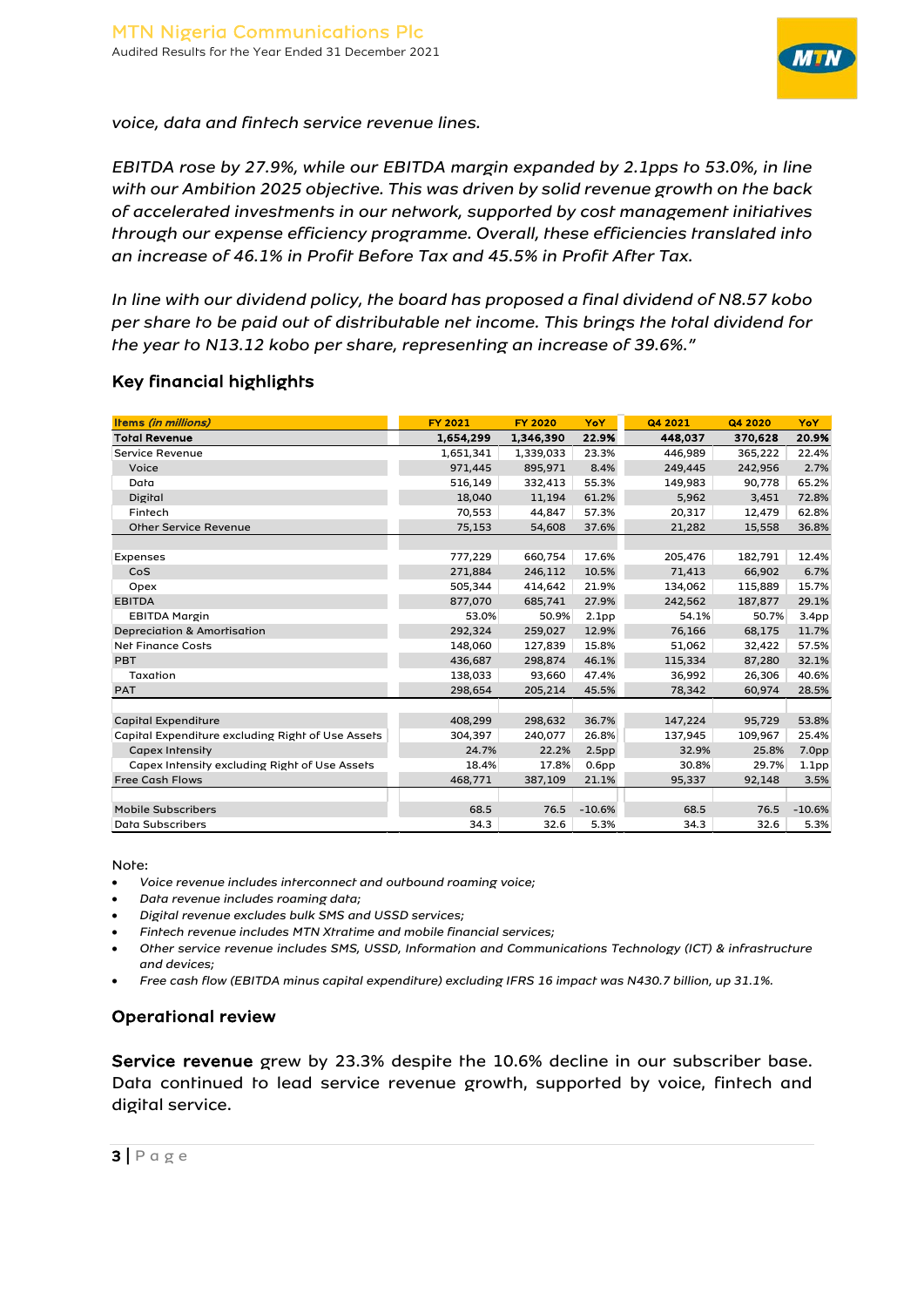

Voice revenue grew by 8.4% due to higher usage in our active SIM base, resulting in a 7.9% growth in minutes of use. This was supported by the success of customer value management (CVM) initiatives, reducing the impact of SIM registration and activation restrictions in H1 and network restrictions in some locations towards the end of 2021. In addition, we continue to ramp up gross connections through our rural telephony initiatives while expanding our customer acquisition points, further supporting growth in voice revenue.

Data revenue rose by 55.3%, maintaining an accelerated growth trajectory in Q4 as we continue to accelerate the expansion of our 4G coverage, enhance the quality and capacity of our network to support increasing data traffic, and grow active data users. Average MB per user rose by 62.7%, enabling overall data traffic growth of 85.3%. Also, smartphone penetration on the network grew by 4.0pp to 50%. Our 4G network now covers 70.3% of the population, up from 60.1% in December 2020.

Fintech revenue rose by 57.3% due to sustained growth in the use of our Xtratime product and broader fintech services by our customers. We expanded our MoMo agent network, through our one distribution strategy, with the addition of over 374k registered agents bringing the total number to approximately 770k, up 94.8%. As a result, transaction volume rose by 167.0% to 137.5 million from an active user base of 9.4 million, up 102.0%. Additionally, the Approval in Principle we recently obtained in relation to our MoMo PSB licence application is an important step towards final approval, which will allow us to expand our service offerings and scale our fintech business, thereby achieving more meaningful financial inclusion in the country.

Digital adoption continues to accelerate as customers use more digital products and services, a trend accelerated by COVID-19. As a result, digital revenue grew by 61.2% as the active user base grew and penetration of our digital products deepened. The active user base rose by 162.1% to 7.5 million, led by Ayoba – our instant messaging platform – with approximately 3.8 million active users, up 172.9%.

Enterprise business performance was underpinned by the onboarding of new customers across our key segments and the uptake of our enhanced services. As a result, service revenue from enterprise business was up by 12%. We are pleased with the implementation of the new pricing framework for USSD services which will pave the way for full recovery of the outstanding debts.

On the costs side, we made good progress with our expense efficiency programme through which we realised N25.1 billion in cost savings, representing a 1.5pp margin impact. However, the continued effects of Naira depreciation on lease rental costs, acceleration in our site rollout, and the ongoing COVID-19 related expenditure resulted in operating expenses increasing by 21.9%. Despite this, our ability to drive operating leverage has enabled EBITDA growth of 27.9% and the expansion of our EBITDA margin by 2.1pp to 53.0%.

We recorded sustained increase in the demand for data, which extended beyond the usage spikes seen during COVID lockdowns. This drove our acceleration of capex investment. As a result, capex in the period was up by 36.7% to N408.3 billion,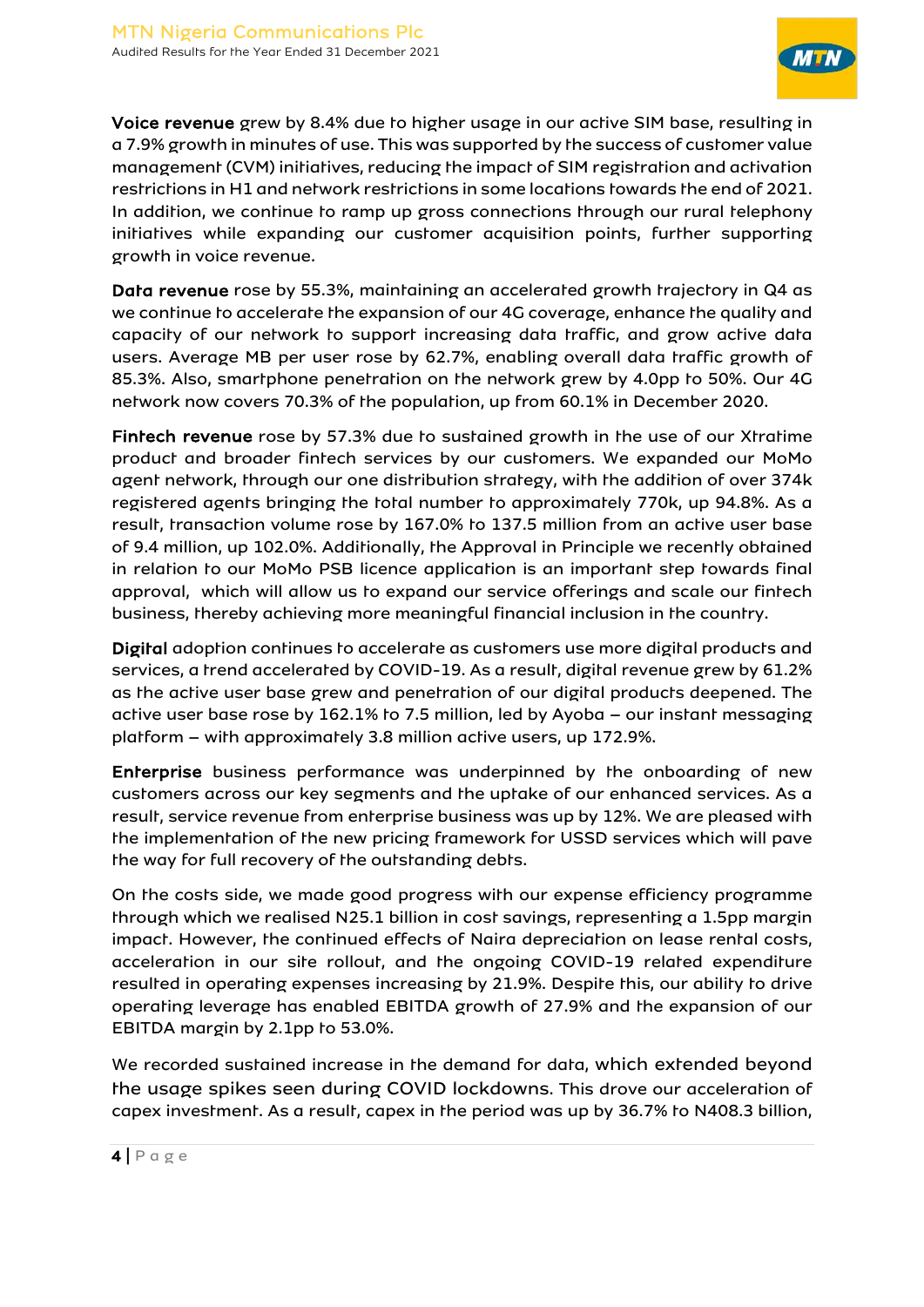

as we ramped up investment in our network to capture growth through service quality leadership and aggressive coverage expansion, focusing on the 4G network. We deployed 9,336 4G sites representing approximately 75% of the total sites deployed during the period, reflecting solid data revenue growth.

We recorded healthy free cash flow of N468.8 billion, up by 21.1%, substantiating the quality of our ramped-up investment. Core capex excluding the right of use assets rose by 26.8% to N304.4 billion, while capex intensity remained within target levels at 18.4%. Depreciation and amortisation rose by 12.9% because of the impact of increased site rollout. Although net finance costs increased by 15.8% due to higher borrowing, the average cost of borrowing declined by 2.1pp. As part of our strategy to optimise our capital structure, we tapped into the debt capital market and raised N200 billion in bonds across two oversubscribed issuances. The bonds issued enabled us to diversify funding sources, extend the maturity profile of the Company's debt portfolio and optimise funding costs.

# Update on New SIM Registration Directive

We continue to actively support the Federal Government's National Identity Number (NIN) enrolment programme, having deployed more than 2,300 points of enrolment across the country. At the same time, we continued to work with the National Identity Management Commission (NIMC) to accelerate the bulk verification of NINs collected. As of 31 December 2021, approximately 44 million subscribers have submitted their NINs, representing around 64% of our subscriber base and 74% of service revenue.

The current deadline for NIN verification is 31 March 2022. While an extension is solely in the hands of the authorities, we are working constructively with them and the industry, supporting the NIN enrolment drive, to ensure that customers are not unduly inconvenienced and service revenue for 2022 is not impacted.

# **Outlook**

We are focused on building on the platform of success laid in 2021. Our return to positive subscriber net additions in Q4 2021 establishes a solid basis for growth in 2022 as we ramp up gross connections through our rural connectivity drive and CVM initiatives. As part of our rural connectivity programme, we plan to connect approximately 2,000 new communities in 2022.

We are seeing structurally sustained data growth. As a result, we are investing in network and information technology infrastructure, and have secured the relevant frequencies to meet the higher demand. This involves accelerating the expansion of our 4G coverage and providing home broadband to capture a significant share of market growth. We will commence the initial rollout of 5G services once the acquisition process is completed to further deepen broadband penetration in Nigeria, enhance customer experience and unlock new revenue streams.

We have made significant progress with our super-agent licence, expanding the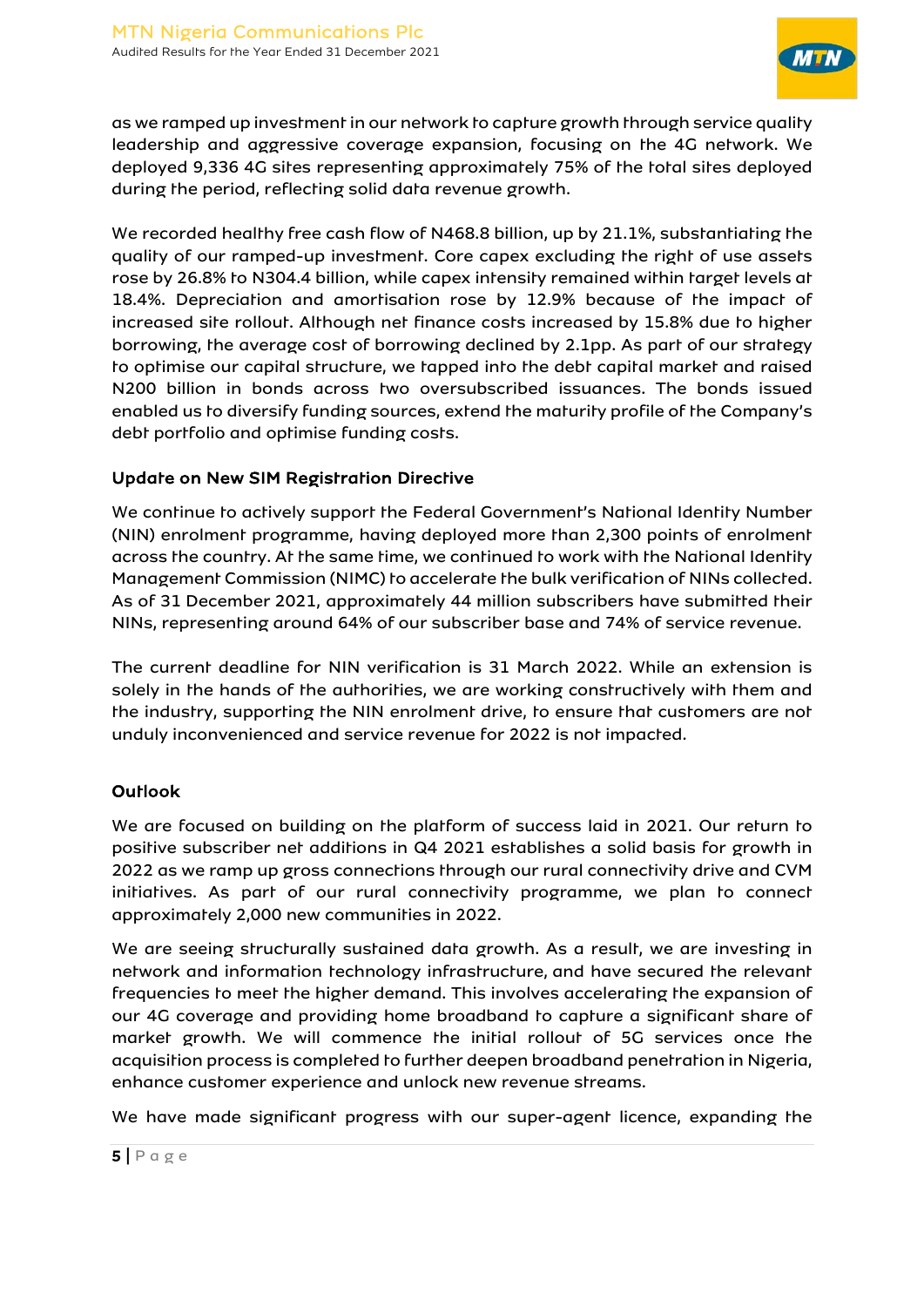

agent network across the country. However, as the business transits to MoMo PSB once the final approval is obtained, we remain focused on developing the range of additional services we can offer customers to drive digital and financial inclusion.

We will sustain our drive for cost management across the business through our expense efficiency programme and strengthen our operations and financial position to unlock efficiency and support margins. Although the availability of foreign exchange remains a constraint, we strive to minimise its impact on the business.

#### Medium-term Guidance

In line with the accelerated growth we are seeing, we expect service revenue growth of "at least 20%" over the medium term. In delivering on the service revenue growth guidance, we will continue to focus on capex efficiencies, margin expansion, operating cashflow growth and improving returns to shareholders.

#### For and on behalf of the Board

what in

Karl Toriola Chief Executive Officer

#### **Contact**

#### Chima Nwaokoma Funso Aina

*Snr. Manager, Investor Relations Snr. Manager, External Relations MTN Nigeria Communications Plc MTN Nigeria Communications Plc Telephone: +234 803 200 0186 Telephone: +234 803 200 4168 Email: [Investorrelations.ng@mtn.com](mailto:Investorrelations.ng@mtn.com) Email: [mediaenquiries.NG@mtn.com](mailto:mediaenquiries.NG@mtn.com)*

#### About MTN Nigeria

MTN Nigeria is one of Africa's largest providers of communications services, connecting approximately 68 million people in communities across the country with each other and the world. Guided by a belief that everybody deserves the benefits of a modern connected life, MTN Nigeria's leadership position in coverage, capacity and innovation has remained constant since its launch in 2001. MTN Nigeria is part of the MTN Group - a multinational telecommunications group, which operates in 20 countries in Africa and the Middle East.

Visit [www.mtnonline.com/](http://www.mtnonline.com/)investors for more information.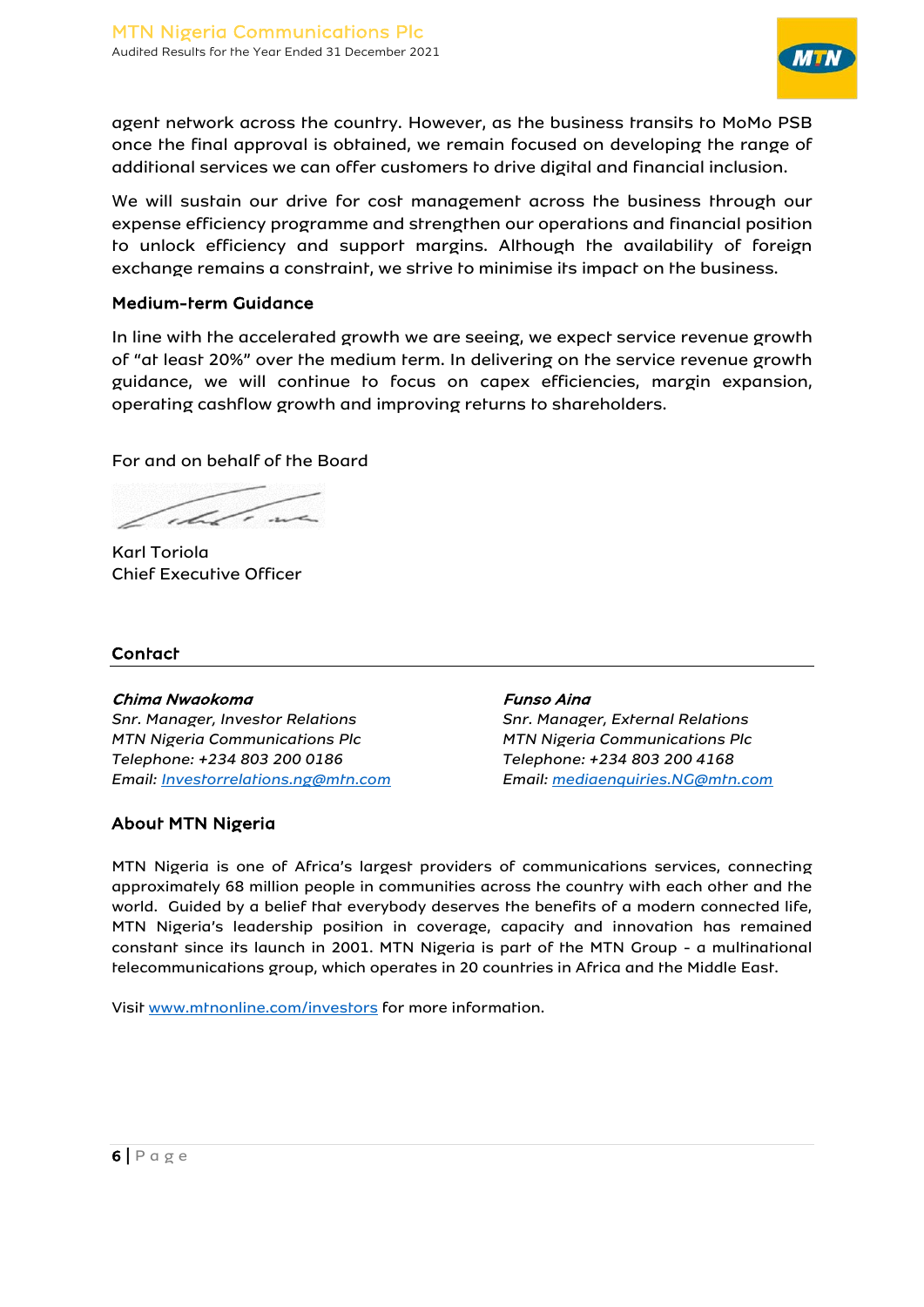

# Consolidated and separate statement of profit or loss

|                                                   | Group      |            | Company    |            |  |
|---------------------------------------------------|------------|------------|------------|------------|--|
|                                                   | 2021       | 2020       | 2021       | 2020       |  |
|                                                   | N million  | N million  | N million  | N million  |  |
| Revenue                                           | 1,654,299  | 1,346,390  | 1,652,925  | 1,346,288  |  |
| Other income                                      |            | 104        |            | 104        |  |
| Direct network operating costs                    | (390, 471) | (310, 248) | (390, 471) | (310, 248) |  |
| Value added services                              | (19, 395)  | (12, 820)  | (19, 395)  | (12, 820)  |  |
| Costs of starter packs, handsets and accessories  | (4, 233)   | (20, 566)  | (4, 233)   | (20, 566)  |  |
| Interconnect costs                                | (127, 570) | (112, 470) | (127, 570) | (112, 470) |  |
| Roaming costs                                     | (4, 144)   | (2,956)    | (4, 144)   | (2,956)    |  |
| <b>Transmission costs</b>                         | (8,651)    | (6, 106)   | (8,651)    | (6, 106)   |  |
| Discount and commissions                          | (78, 199)  | (68, 528)  | (76, 555)  | (68, 148)  |  |
| Advertisements, sponsorships and sales promotions | (21, 453)  | (15, 144)  | (19, 338)  | (13, 144)  |  |
| Employee costs                                    | (48, 381)  | (45, 325)  | (47, 486)  | (44,598)   |  |
| Depreciation of property and equipment            | (162, 544) | (150, 203) | (162, 544) | (150, 203) |  |
| Amortisation of intangible assets                 | (43, 945)  | (36,699)   | (38,627)   | (31, 381)  |  |
| Depreciation of right of use assets               | (85, 835)  | (72, 125)  | (85, 835)  | (72, 125)  |  |
| Other operating expenses                          | (74, 731)  | (66, 591)  | (71, 658)  | (64, 530)  |  |
| Operating profit                                  | 584,747    | 426,713    | 596,418    | 437,097    |  |
| <b>Finance income</b>                             | 11,938     | 15,848     | 11,938     | 15,835     |  |
| <b>Finance costs</b>                              | (159,998)  | (143, 687) | (159,998)  | (143, 687) |  |
| Profit before taxation                            | 436,687    | 298,874    | 448,358    | 309,245    |  |
| Taxation                                          | (138,033)  | (93,660)   | (141, 534) | (96, 763)  |  |
| Profit for the year                               | 298,654    | 205,214    | 306,824    | 212,482    |  |
| Earnings per share - basic/diluted (N)            | 14.67      | 10.08      | 15.07      | 10.44      |  |

|                                                                       | Group             |                   | Company           |                   |
|-----------------------------------------------------------------------|-------------------|-------------------|-------------------|-------------------|
|                                                                       | 2021<br>N million | 2020<br>N million | 2021<br>N million | 2020<br>N million |
| Profit for the year                                                   | 298,654           | 205,214           | 306,824           | 212,482           |
| Other comprehensive income:                                           |                   |                   |                   |                   |
| Items that will not be reclassified to profit or loss:                |                   |                   |                   |                   |
| Remeasurement gain on employee benefits                               | 646               |                   | 646               |                   |
| Items that may be reclassified to profit or loss:                     |                   |                   |                   |                   |
| Transfer of fair value reserve of investments designated at<br>FVOCI* |                   | (282)             |                   | (282)             |
| Other comprehensive income/(loss) for the year net of<br>taxation     | 646               | (282)             | 646               | (282)             |
| Total comprehensive income                                            | 299,300           | 204,932           | 307,470           | 212,200           |
| Total comprehensive income attributable to:                           |                   |                   |                   |                   |
| Owners of the parent                                                  | 299,300           | 204,932           | 307,470           | 212,200           |
|                                                                       | 299,300           | 204,932           | 307,470           | 212,200           |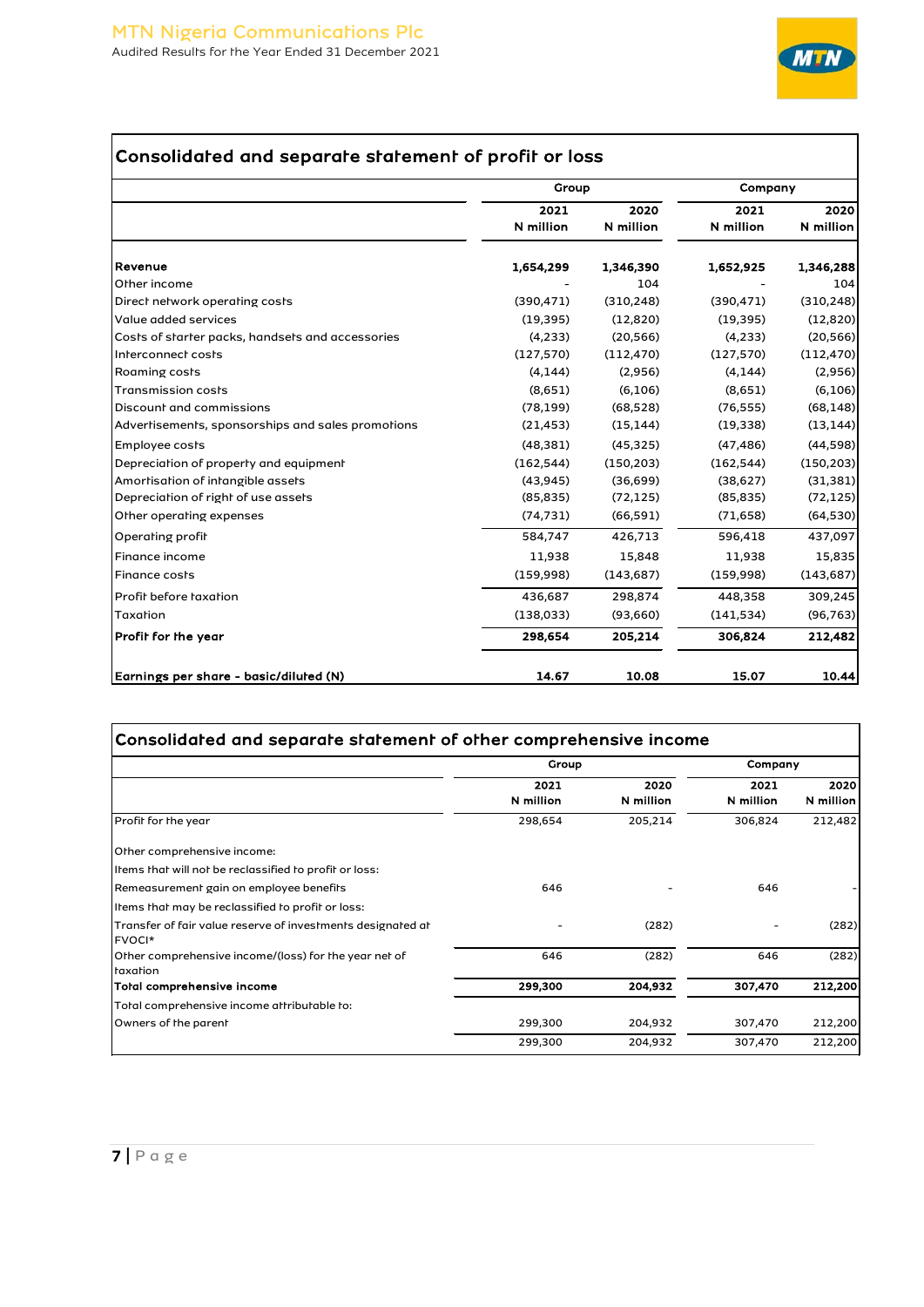

# Consolidated and separate statement of financial position

|                                      | Group     |           | Company   |           |
|--------------------------------------|-----------|-----------|-----------|-----------|
|                                      | 2021      | 2020      | 2021      | 2020      |
|                                      | N million | N million | N million | N million |
| <b>Assets</b>                        |           |           |           |           |
| Non-current assets                   |           |           |           |           |
| Property and equipment               | 774,113   | 686,157   | 774,113   | 686,157   |
| Right of use assets                  | 613,812   | 595,745   | 613,812   | 595,745   |
| Intangible assets                    | 245,558   | 111,080   | 219,324   | 79,525    |
| Investments in subsidiaries          |           |           | 57,928    | 49,328    |
| Contract acquisition costs           | 5,602     | 7,990     | 5,602     | 7,990     |
| Other investments                    | 10,845    | 25,847    | 10,845    | 25,847    |
| Prepayments                          | 12,340    | 13,906    | 12,340    | 13,906    |
|                                      | 1,662,270 | 1,440,725 | 1,693,964 | 1,458,498 |
| <b>Current assets</b>                |           |           |           |           |
| Inventories                          | 5,310     | 2,158     | 5,310     | 2,158     |
| Trade and other receivables          | 127,232   | 50,766    | 135,958   | 53,110    |
| Current investments                  | 57,664    | 146,783   | 57,664    | 146,783   |
| Restricted cash                      | 146,188   | 47,913    | 146,188   | 47,913    |
| Cash and cash equivalents            | 260,891   | 275,198   | 247,025   | 271,041   |
|                                      | 597,285   | 522,818   | 592,145   | 521,005   |
| <b>Total assets</b>                  | 2,259,555 | 1,963,543 | 2,286,109 | 1,979,503 |
| <b>Equity and liabilities Equity</b> |           |           |           |           |
| Share capital                        | 407       | 407       | 407       | 407       |
| Share premium                        | 17,216    | 17,216    | 17,216    | 17,216    |
| Other reserves                       | 885       | 239       | 885       | 239       |
| Retained profit                      | 246,473   | 160,524   | 278,489   | 184,370   |
|                                      | 264,981   | 178,386   | 296,997   | 202,232   |
| Liabilities                          |           |           |           |           |
| Non-current liabilities              |           |           |           |           |
| Borrowings                           | 340,425   | 330,551   | 340,425   | 330,551   |
| Lease liabilities                    | 628,325   | 586,992   | 628,325   | 586,992   |
| Deferred rax                         | 104,683   | 113,130   | 103,747   | 108,693   |
| Provisions                           | 41        | 38        | 41        | 38        |
| Share based payment liability        | 8,547     | 2,273     | 8,547     | 2,273     |
| Employee benefirs                    | 6,549     | 8,261     | 6,549     | 8,261     |
|                                      | 1,088,570 | 1,041,245 | 1,087,634 | 1,036,808 |
| <b>Current liabilities</b>           |           |           |           |           |
| Trade and other payables             | 443,895   | 303,977   | 440,023   | 301,182   |
| Borrowings                           | 152,835   | 190,599   | 152,835   | 190,599   |
| Lease liabilities                    | 62,531    | 54,798    | 62,531    | 54,798    |
| <b>Contract liabilities</b>          | 72,336    | 62,301    | 71,954    | 61,919    |
| Current tax payable                  | 144,163   | 107,310   | 143,891   | 107,038   |
| Provisions                           | 29,736    | 24,733    | 29,736    | 24,733    |
| Derivatives                          | 372       | 194       | 372       | 194       |
| Employee benefirs                    | 136       |           | 136       |           |
|                                      | 906,004   | 743,912   | 901,478   | 740,463   |
| <b>Total liabilities</b>             | 1,994,574 | 1,785,157 | 1,989,112 | 1,777,271 |
| <b>Total equity and liabilities</b>  | 2,259,555 | 1,963,543 | 2,286,109 | 1,979,503 |